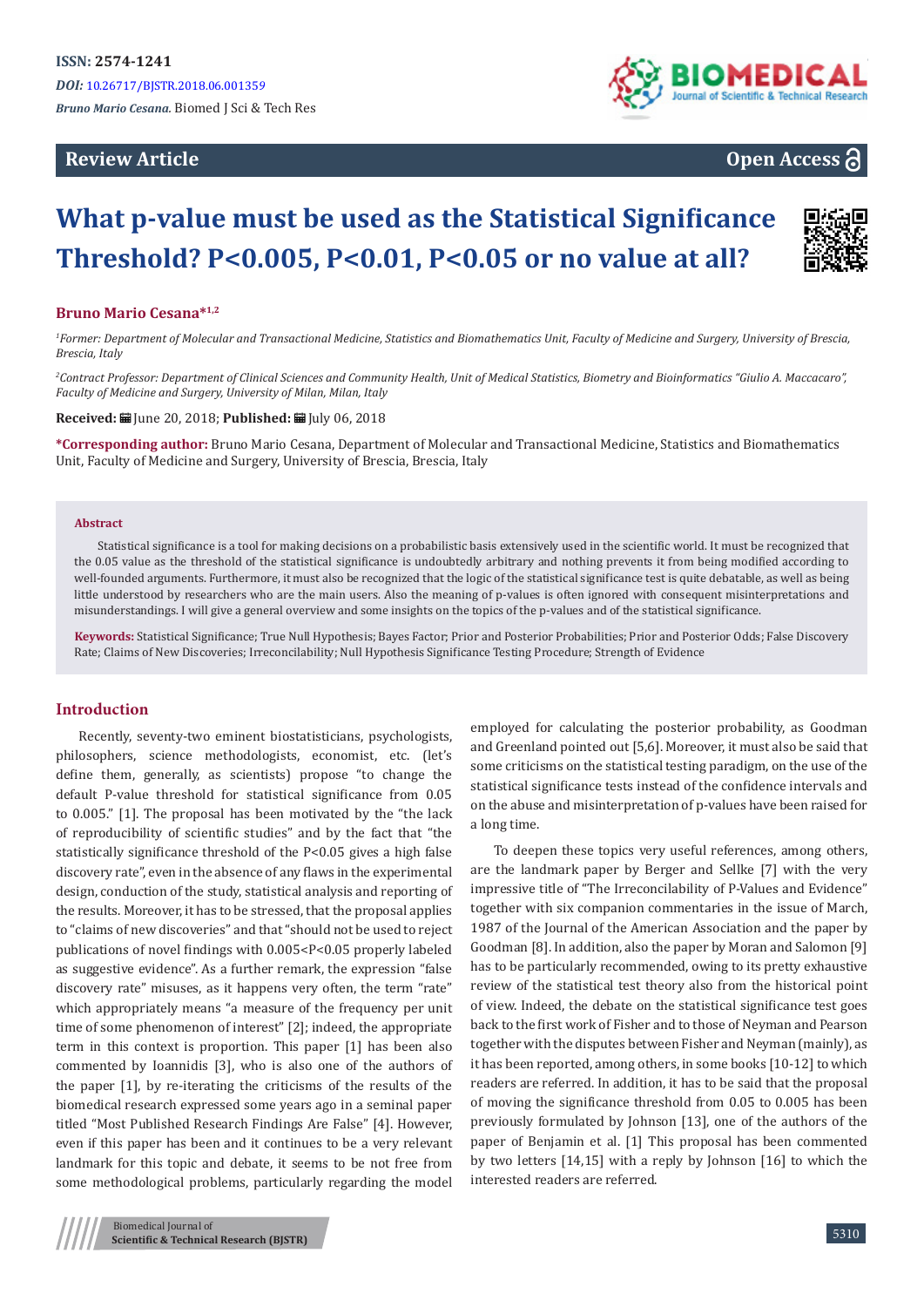Finally, the very impressive Ioannidis's paper "Most Published Research Findings Are False" [4] has been commented by Jager & Leek [17] who reported a substantial reduction of the "false discovery rate" to 14% leading to the conclusion that "the medical literature remains a reliable record of scientific progress". However, the Jager and Leek's paper has been furtherly criticized by six companion commentaries [18-23] in the same issue of Biostatistics with, not surprisingly, very different judgements and considerations. Indeed, it is very well instructive to see how many aspects can be raised by a statistical method together with its practical realization. However, as a general conclusion, it seems that the drastic and dramatically alarming Ioannidis's statement [4] has to be mitigated to some extent. Coming back to the meaning and the interpretation of the p-values, it is important to stress that Ioannidis reported [3], according to Wasserstein & Lazar [24], that the most common misinterpretation of p-values, among the multiple ones present in the scientific literature, is that they represent the "probability that the studied hypothesis is true".

So, according to this misunderstanding, "a P value of .02 (2%) is wrongly considered to mean that the null hypothesis (eg, the drug is as effective as placebo) is 2% likely to be true and the alternative (eg, the drug is more effective than placebo) is 98% likely to be correct" [2]. These wrong interpretations are not surprising since it is very well known the poor feeling that researchers have for Statistics and for the scientific reasoning based on the statistical methodology. Also some comments, particularly raised in the case of negative controlled clinical trials and only based on some clinical reasoning [25] without considering the corresponding statistical aspects [26], turn out to be rather questionable or, at least, definitely incomplete.

The difficulties of a correct interpretation of the p-values even led to banish the p-values from the Basic and Applied Social Psychology (BASP) journal; indeed, after a grace period of one year, announced by the first Trafimow's Editorial [27], the editors announced that BASP "would no longer publish papers containing P-values, because the values were too often used to support lowerquality research" [28]. Furthermore, in their Editorial, the Editors emphasized that "the null hypothesis significance testing procedure (NHSTP) is invalid, and thus authors would be not required to perform it." So, if this decision will be shared by other journals, we can also arrive at a situation of no p-values at all in the papers of the scientific literature. The BASP journal announcement has been commented by Nature [29]. This fact confirms the attention of Nature to the role of the Statistics in the scientific research and to the meaning of the p-values, as the publication of the paper by Nuzzo [30] and of the companion editorial [31] furtherly attests.

Nuzzo's paper [30] succeeded in drawing the attention of a large audience of physicians on the Bayes's rule, previously introduced in the epidemiological context by some papers written by Goodman [32-35]. In fact, Nuzzo's paper [30] shows very clearly, in a figure, how p-values of 0.05 or 0.01, empirically obtained from a statistical analysis, can modify three values of the a "priori odds" that the null hypothesis  $(H_0)$  is true; namely: "19 to-1 odds against the null hypothesis", "1-to-1 odds", and, finally, "9-to-1 odds in favor of the null hypothesis". I think that discovering that

a p-value of 0.05 or even 0.01 can have a very little impact on the plausibility of an almost unlikely null hypothesis (19 to-1 odds or P=0.95 against) and that only in the case of a very plausible  $H_0^-(9$ to-1 odds or P=0.90 in favor) the p-values are very similar to the  $H_0$ probabilities, could have made it clear the difference between the statistical significance and the probability that  $\mathtt{H}_{_0}$  has of being true. Furthermore, Nuzzo's paper [30] made it clear that:

**a)** the statistical test is carried out considering true the null hypothesis

**b)** how this assumption is in fact questionable

**c)** Finally, how it is practically not sensible to reason in terms of a "true null hypothesis" for concluding in the terms of the evidence of a clinical research. Indeed, the message very well spread by this paper is that the null hypothesis, assumed to be absolutely true under the paradigm of the statistical significance test, has actually an unknown probability of occurring and that it is sensible to consider different probability scenarios of the veracity of  $H_0$ .

The only criticism that could be done on Nuzzo's paper [30] consists in the fact that have not been shown the formulas of the Bayes factor, leaving its role not very well defined; in addition, it has not reported which Bayes factor has been used for the calculations shown in the figure. Indeed, the pertinent answers to the questions related to the statistical methodology must be found by the reader in the referenced papers. An additional merit of Nuzzo's paper [30] was of leading the American Statistical Association to express its official position and thought about the meaning of the p-values in some papers [24,36] and also to publish on YouTube a very instructive video of the statistical section "ASA statement on P-values and statistical significance: Development and impact" with speakers Nuzzo, Johnson, and Senn [37].

A further explanation of p-value has been given by Mark et al. [38] and also a non-technical introduction to the p-value statistics has been reported by Figueiredo Filho et al. [39]. In addition, several formally correct videos on the topic of the p-values are on YouTube [40-42] together with one very amusing featuring cartoons as protagonists [43]. I do not want to make considerations about the philosophy of the science or on the role of the Statistics in the scientific research or to propone a new paradigm of the scientific method. Furtherly, I must say that I do not even share the controversy raised by some statisticians who would like only the intervals of confidence to be used instead of the statistical tests, because I think that both must be used, given that both provide useful information about the results of the statistical analysis of a research. Indeed, the problem is always of interpreting correctly the results of the statistical procedures and of knowing their meaning. As a biostatistician, more oriented in sample size calculations and clinical trials methodology, my aim is to point out the correct interpretation of the p-values together with some personal suggestions about their use focused also on the plausibility of the null hypothesis or to the probability that a null hypothesis has to be true.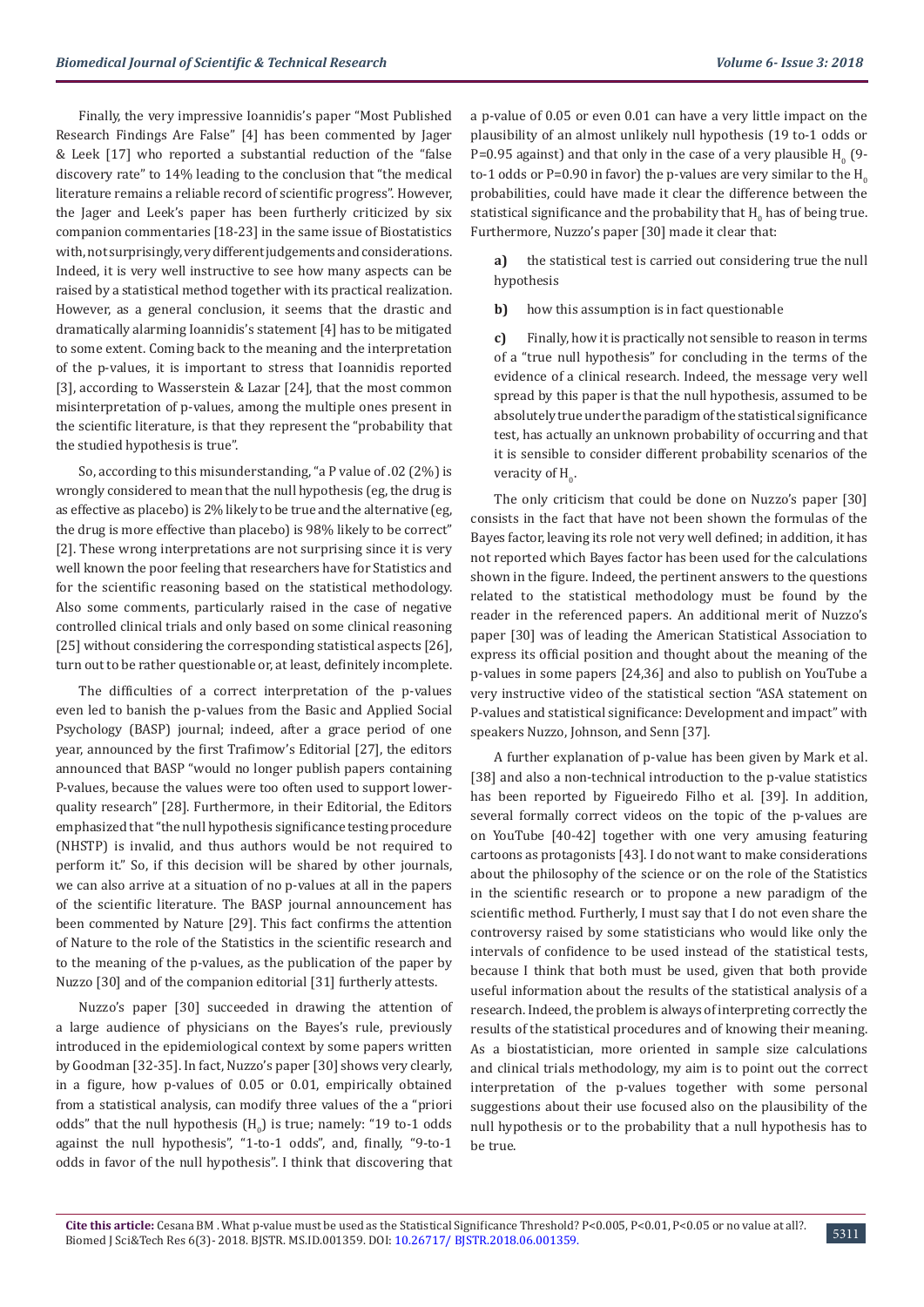## **P-values: Some Historical Considerations**

According to Fisher [44] the p-values could be considered as an index of the "strength of the evidence" against  $H_0$ . Particularly, after having choose the statistical test, carried out the experiment, calculated the test statistic from the actual experimental data and the probability value associated with the test statistic, if this probability value is quite small (say, ≤0.05) the null hypothesis could be rejected. However, it would be better to use the expression "to not accept", according to a less strong expression that is more relevant to the probabilistic nature of the statistical testing procedure. Actually, Fisher popularized the use of the p-values in statistics and, particularly in his influential book Statistical Methods for Research Workers [45], proposed the level p = 0.05, or a "1 in 20 chance of being exceeded by chance", as a limit for statistical significance.

Then Fisher reiterated the  $p = 0.05$  threshold and explained its rationale, stating: "It is usual and convenient for experimenters to take 5 per cent as a standard level of significance, in the sense that they are prepared to ignore all results which fail to reach this standard, and, by this means, to eliminate from further discussion the greater part of the fluctuations which chance causes have introduced into their experimental results" [44]. So, a p-value of ≤0.05 on the null hypothesis indicated, according to Fisher [44], that: "Either an exceptionally rare chance has occurred or the theory is not true". Fisher's further advice [44] was that "If one in twenty does not seem high enough odds, we may, if we prefer it, draw the line at one in fifty…or one in a hundred".

Furtherly, in the Statistical tables for biological, agricultural and medical research compiled with Yates [46] there are reported the quantiles of several probability distributions (standardized Gaussian: (Table II). The Normal Probability Integral; Student's t: (Table III). Distribution of t;  $x^2$ : (Table IV). Distribution of c2, and F: (Table V). Distribution of z and Variance Ratio for 20%, 10%, 5%, 1%, and 0.1%; thereafter it was called F distribution in honor of Fisher or F distribution shortly for the distribution of Fisher and Snedecor) for selected probability values. So, the computed values of the statistical tests could be compared against some cut-offs corresponding, especially, to the p-values of 0.05 (mainly) and 0.01, cementing their use as statistical significance thresholds.

A basic point, perhaps not very well understood, is that the inference from the p-value involves only the null hypothesis and that the "likelihood" of this hypothesis, calculated from the experimental data, is not also the "probability of the null hypothesis of being true". That is, the p-values should not to be misinterpreted as posterior probabilities that have to be obtained according to the Bayesian paradigm. However the main relevant and frequent use of the p-values is currently in the context of the Neyman-Pearson hypothesis testing frequentist paradigm, in which two hypotheses are formalized; namely the null hypothesis  $(\mathtt{H}_{0})$  and the alternative  $(H_1$  or  $H_A$ ), with the first to be tested versus the latter. Then, the test statistic is obtained from the formula of the pertinent statistical test and the corresponding probability value is calculated by referring to the probability distribution of the test statistic. It has to be pointed out that currently, the p-values are compared with the prefixed

significance level instead of comparing the test statistics with the tabulated critical values that delimit the critical region of rejection (not acceptance) of  $H_0^0$  of the pertinent probability distribution.

In fact, the diffusion of statistical software that calculates the probability values has made the consultation of tables quite obsolete. Furthermore, one thing is to state that the p-value is <0.05 and another is to report its exact value (to a certain number of decimal places) such as  $p = 0.0253$ . It has to remember that the critical region corresponds to an area of a probability distribution, and, therefore, to a probability value that is equal to the significance level, chosen by the researcher and defined as α at the left or right tail of the distribution in the case of a unilateral test or equal to  $\alpha/2$ at the left and right tail of the distribution in the case of a bilateral test. In the frequentist paradigm, are relevant the type I error  $(\alpha)$ that corresponds to the probability of rejecting (not accepting) a true null hypothesis, and the type II error (β) that corresponds to the probability of not rejecting a false null hypothesis or, more known and quoted, the power of the statistical test given by 1-β. In fact, this procedure refers to the repetition of the same experiment carried out under the same conditions on samples repeatedly and randomly obtained from the same distribution ( $\mathsf{H}_{\overline{0}}$  is true) or from two (at least) different distributions just in agreement to the alternative hypothesis.

Finally, it has also to consider the Jeffreys's approach to testing in the Bayesian context [7]. This method requires the definition of the Bayes factor as the ratio between the value of the maximum likelihood calculated from the experimental data under the null hypothesis (given the parameter under  $H_0$  equal to  $\theta_{0'}$  say) and the value of the likelihood calculated from the experimental data under the alternative hypothesis (given the parameter under  $\mathtt{H_{1}}$  equal to  $\theta_{1}$ , say). Then the null hypothesis is rejected if the calculated ratio is <1 or, otherwise, if the value of the calculated ratio is >1, the null hypothesis is not rejected. Thereafter, it is possible to report the posterior probabilities (the probability that  $H_0$  is true given the experimental data) by transforming the odds (the calculated Bayes factor) in a probability by recalling that probability (p) is obtained as  $p = 1 / (1 + odds)$ . Finally, is also possible to calculate the posterior probability for the alternative hypothesis of being true, given the experimental data.

Considerations about the disagreement and the sparse points of agreement among the three giants Fisher, Neyman (with also E. Pearson) and Jeffreys are out of the limits of this editorial. Useful papers for some further insights are from Berger and Sellke [7], Hubbard and Bayarri et al. [47], Gibbons[48], Pratt et al. [49], De Groot [50], Christensen [51] and finally, Berger [52]. It has to be stressed that instead of *to reject*, I always used the expression *to not accept* just for underlying the probabilistic nature of the statistical testing procedure; otherwise, it has to be used the expression *not rejected* since the expression *to accept* has to be absolutely avoided owing to the fact that, according to the scientific paradigm, the null hypothesis can be only disproved. However, it has to be said that the expression *accept the null hypothesis* is currently used also in the statistical literature [53]. Finally, it has to be point out the fact that if the null hypothesis is not rejected, nothing could be concluded, and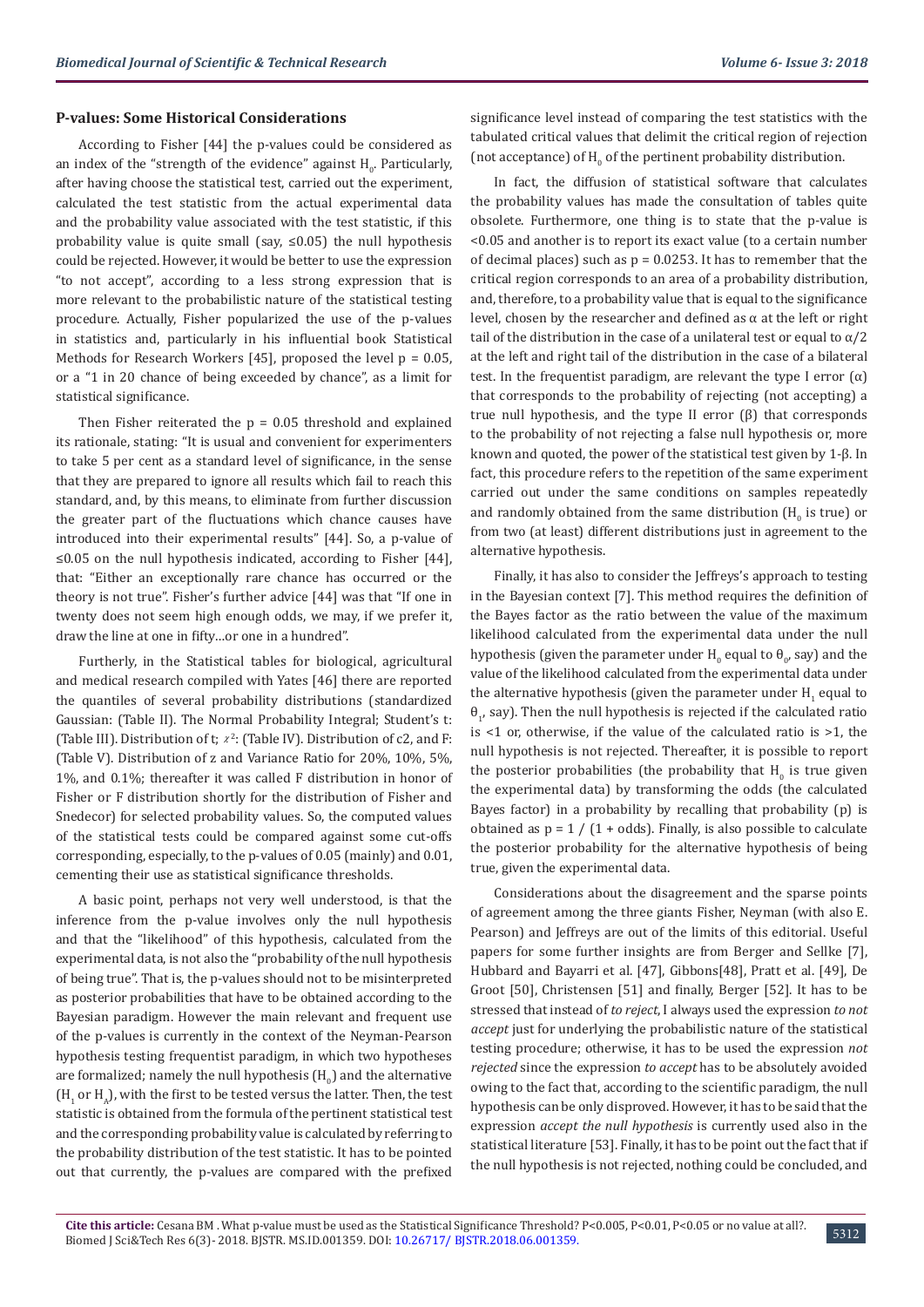this is a point not well understood by clinical researchers. To this point it has to be remembered the sharp and definite sentence: "the absence of the evidence is not the evidence of the absence".

#### **The meaning of the p-values**

The p-value quantifies the probability of having obtained the experimental results "under the null hypothesis  $(\mathtt{H}_{0})$ " that is, usually, a hypothesis of no difference. Let's disregard for sake of simplicity the case of the non-inferiority settings in which the null hypothesis is of the "maximal difference not clinically/biologically relevant" and the recently considered superiority statistical testing in which the null hypothesis is of the "minimal difference clinically/biologically relevant" [54]. The expression "under the null hypothesis  $(H_0)''$  can be better paraphrased as "if the null hypothesis is true" but it is, maybe, only with the expression "given that the null hypothesis is true (p-value  $\mid H_0$ ) that it is very well stated and understandable that the p-value of the statistical test is obtained as a conditional probability.

So, considering the formula of the conditional probability, the probability of  $H_0$  of being true is equal to 1 [P(H<sub>0</sub>) = 1] by the assumption underlying the statistical test of significance, and, consequently, the probability of the joint event given by a statistical significant result  $[P(x_{OBS}) \le 0.05]$  and  $H_0$  true  $[P(H_0) = 1]$ , defined as  $[P(X_{OBS} \cap H_0)]$  remains equal to the simple probability value (p-value) associated with the test statistic. Being the formula of a conditional probability given by:

$$
P(x_{OBS} | H_0) = \frac{P(x_{OBS} \cap H_0)}{P(H_0)}
$$
\n(1)

Where  $x_{\text{obs}}$  indicates the observed Result. It is well evident that a value equal to 1 at the denominator does not change the value at the numerator. It is also evident that the assumption "the null hypothesis is true" is useful for carrying out the test of significance and for being able to conclude against the null hypothesis or to make no conclusions at all. However, it is also well evident that in the real world there cannot exist a "true null hypothesis" or a "true alternative hypothesis". It is possible to argue that there is a situation "equipoise-like" in which the two hypotheses are equally probable of being true [P (H<sub>0</sub>) = P (H<sub>A</sub>) = 0.5] or situations in which  $P(H_0) > P(H_A)$  or  $P(H_0) < P(H_A)$ , taking also into account the context of the research. So, it must reasonably be said that this paradigm is a useful tool for concluding about a research (a decisional rule on a probabilistic basis) but it is not adequate to conclude on the veracity of the null hypothesis. To this aim it has to consider a different approach built on the Bayesian theory.

#### **Bayes Factors**

For calculating the probability of the null hypothesis of being true it is necessary to refer to the "Bayes factor" that represents the evidence from the data, and the value of the "prior odds" that has to be obtained, according to Benjamin et al. [1] "by researchers' beliefs, scientific consensus, and validated evidence from similar research questions in the same field." Benjamin et al. [1] shows the application of the calculations focused on the truth of the alternative

hypothesis  $(H_1)$  against the null hypothesis  $(H_0)$ , but for keeping consistency with the familiar statistical testing paradigm focused on the null hypothesis, I will consider the opposite situation of the truth of the null hypothesis (H<sub>0</sub>) against the alternative hypothesis  $(H<sub>1</sub>)$ , which involves the reversal of the likelihood ratio. So:

$$
\frac{P(H_0 \mid x_{OBS})}{P(H_1 \mid x_{OBS})} = \frac{P(H_0)}{P(H_1)} \frac{f(x_{OBS} \mid H_0)}{f(x_{OBS} \mid H_1)} = BF(x_{OBS}) \cdot \text{prior odds}(H_0)
$$
\nwhere 
$$
\frac{f(x_{OBS} \mid H_0)}{f(x_{OBS} \mid H_1)} = BF(x_{OBS}) \rightarrow \text{Bayes Factor}
$$
\n(2)

Where the Bayes factor has to be calculated by considering the distributional properties of the observed data. It has to remember that the odds corresponds to the ratio between a probability and its complement to 1; so, for a priori probability equal to 0.95 very unfavorable for the null hypothesis of being true, the *a priori odds* is  $0.95/0.0.05 = 19$  or for a priori probability very favorable for the null hypothesis of being true equal to 0.90 the a priori odds is  $0.90/0.0.10 = 9$ . Furthermore, we obtain an odds value of 1 for a probability of 0.5 and of 0.33 for a probability of 0.25, respectively.

Then, by multiplying the *prior odds* by the Bayes Factor, it is possible to calculate the posterior odds that, for an easy reading, can be converted in a probability value by remembering that  $p = odds / q$ (1 + odds). For example, with BF of 0.2, 0.1, 0.05, and, finally, of 0.01 the above *prior odds* of 19 against the null hypothesis give *posterior odds* of 3.8, 1.9, 0.95, and 0.19. It is straightforward to obtain the corresponding posterior probability values of 0.792, 0.655, 0.487, and 0.159. Again, for the above *prior odds* of 9, we obtain *posterior odds* of 1.8, 0.9, 0.45, and 0.09 with the corresponding posterior probability values of 0.643, 0.474, 0.310, and 0.083. It has to be said that the above Bayes factor values correspond, according to Goodman [34] to a "Strength of Evidence" "weak", "moderate", "moderate to strong", and, finally "strong to very strong", respectively. Apart from considering some particular values of the Bayes Factor as shown before, it is very useful to consider that in the case of statistical tests based on the Gaussian distribution, as usually happens in the biomedical research, the "minimum Bayes Factor" is obtained by:

$$
exp(-z^2/2) \tag{3}
$$

Where "z" is the quantile of the standardized Gaussian distribution corresponding to the obtained p-value; for instance z  $= 1.28155$  for a p-value = 0.90, z = 1.6448 for a p-value of 0.95, z  $= 1.88079$  for a p-value = 0.97, z = 1.95996 for a p-value = 0.975,  $z = 2.32635$  for a p-value of 0.99, and, finally,  $z = 3.09023$  for a p-value of 0.999. It has to be noted that the "Minimum Bayes Factor" corresponds to the strongest Bayes factor against the null hypothesis. Unfortunately, in Table 1 of the Goodman's paper [34] it has not reported that the probability values shown on the first column under the heading "P Value (Z Score)" has to be considered as *two tailed*. So, the values of the Minimum Bayes Factor shown on the second column are, obviously, only correct for the two tailed probability value obtained by dividing by two the values shown in the first column. In any case, a substantial decrease of the probability of the null hypothesis of being true has been obtained for all the situations shown in the table.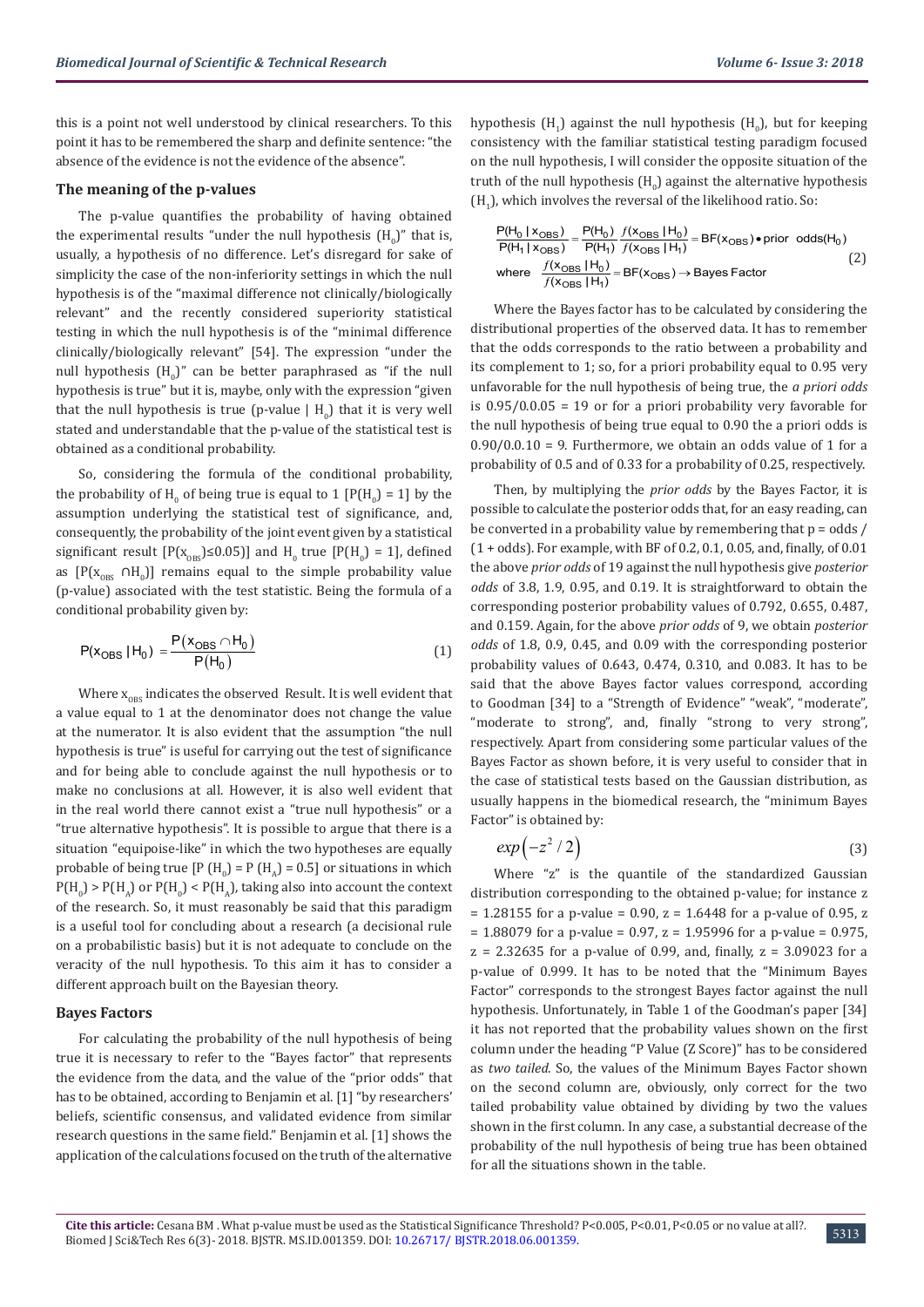**Table 1**: Values of the posterior probabilities of the null hypothesis  $(H_0)$  of being true according to some values of the a priori odds calculated from the p-value obtained from the experimental data. Values of the "Minimum Bayes Factor (M-BF)" and of the "Symmetrical Bayes Factor" (S-BF) are shown.

| P-value | <b>Zeta</b> | <b>Minimum</b><br><b>Bayes</b><br><b>Factor</b> | A priori<br>$p(H_0)$ | A priori<br>$Odds(H_0)$ | $M-BF$<br><b>Posterior</b><br>Odds $(H_0)$ | $M-BF$<br><b>Posterior</b><br>$p(H_0)$ | Symmetrical<br><b>Bayes</b><br><b>Factor</b> | $S-BF$<br><b>Posterior</b><br>Odds $(H_0)$ | $S-BF$<br><b>Posterior</b><br>$p(H_0)$ |
|---------|-------------|-------------------------------------------------|----------------------|-------------------------|--------------------------------------------|----------------------------------------|----------------------------------------------|--------------------------------------------|----------------------------------------|
| 0.1     | 1.2816      | 0.4399                                          | 0.75                 | 3                       | 1.31973                                    | 0.56891                                | 0.62591                                      | 1.87772                                    | 0.6525                                 |
| 0.1     | 1.2816      | 0.4399                                          | 0.5                  | $\mathbf{1}$            | 0.43991                                    | 0.30551                                | 0.62591                                      | 0.62591                                    | 0.38496                                |
| 0.1     | 1.2816      | 0.4399                                          | 0.17                 | 0.2048                  | 0.0901                                     | 0.08265                                | 0.62591                                      | 0.1282                                     | 0.11363                                |
| 0.05    | 1.6449      | 0.2585                                          | 0.75                 | 3                       | 0.77557                                    | 0.4368                                 | 0.40716                                      | 1.22149                                    | 0.54985                                |
| 0.05    | 1.6449      | 0.2585                                          | 0.5                  | $\mathbf{1}$            | 0.25852                                    | 0.20542                                | 0.40716                                      | 0.40716                                    | 0.28935                                |
| 0.05    | 1.6449      | 0.2585                                          | 0.26                 | 0.3514                  | 0.09083                                    | 0.08327                                | 0.40716                                      | 0.14306                                    | 0.12515                                |
| 0.03    | 1.8808      | 0.1706                                          | 0.75                 | 3                       | 0.51167                                    | 0.33848                                | 0.28595                                      | 0.85786                                    | 0.46175                                |
| 0.03    | 1.8808      | 0.1706                                          | 0.5                  | $\mathbf{1}$            | 0.17056                                    | 0.14571                                | 0.28595                                      | 0.28595                                    | 0.22237                                |
| 0.03    | 1.8808      | 0.1706                                          | 0.33                 | 0.4925                  | 0.08401                                    | 0.0775                                 | 0.28595                                      | 0.14084                                    | 0.12346                                |
| 0.01    | 2.3264      | 0.0668                                          | 0.75                 | 3                       | 0.20042                                    | 0.16696                                | 0.12518                                      | 0.37554                                    | 0.27302                                |
| 0.01    | 2.3264      | 0.0668                                          | 0.5                  | $\mathbf{1}$            | 0.06681                                    | 0.06262                                | 0.12518                                      | 0.12518                                    | 0.11125                                |
| 0.01    | 2.3264      | 0.0668                                          | 0.6                  | 1.5                     | 0.10021                                    | 0.09108                                | 0.12518                                      | 0.18777                                    | 0.15809                                |
| 0.001   | 3.0902      | 0.0084                                          | 0.75                 | 3                       | 0.02532                                    | 0.02469                                | 0.01878                                      | 0.05633                                    | 0.05333                                |
| 0.001   | 3.0902      | 0.0084                                          | 0.5                  | $\mathbf{1}$            | 0.00844                                    | 0.00837                                | 0.01878                                      | 0.01878                                    | 0.01843                                |
| 0.001   | 3.0902      | 0.0084                                          | 0.92                 | 11.5                    | 0.09706                                    | 0.08847                                | 0.01878                                      | 0.21594                                    | 0.17759                                |

Table 1 of the Goodman's paper [34] has to be corrected as the following Table 1 shows for the part on the left regarding the Minimum Bayes Factor column and those that the M-BF Posterior odds and M-FB Posterior  $p(H_0)$ . It has to be stressed that, in this case, the five values of the minimum Bayes Factor shown in Table 1 have been defined as a "weak", "moderate", "moderate", "moderate to strong", and "strong to very strong". It is an obvious consideration that a Bayes Factor equal to 1/10 for the null hypothesis against to the alternative hypothesis, it means that these study results have decreased the relative odds of the null hypothesis by 10-fold. Furthermore, it has also to consider that, the minimum Bayes factor described above does not involve a prior probability distribution over the non-null hypotheses and, consequently, it is a global minimum for all prior distributions. However, there is also a simple formula for the minimum Bayes factor in the situation where the prior probability distribution is symmetric and descending around the null value. This is given by:

$$
exp(1) \cdot p \cdot ln(p) \tag{4}
$$

Where p is the p-value associated to the statistical significance obtained from the experimental data[3]. This symmetrical Bayes factor has been used in Nuzzo's paper [30] the last three columns of the above Table 1 report the values of the "minimum Bayes Factor for a symmetric prior probability distribution (Symmetrical); it has to be noted that the decrease of the probability is lower than that obtained by the minimum Bayes factor. Finally, it has also to mention the "objective" posterior probabilities that can be obtained,

according to Jeffreys as reported by Berger [51]. For a Bayes factor calculated according to the above equation 2, the probabilities for  $H_0$  and  $H_1$  are respectively:

$$
P(H_0 | XOBS) = \frac{BF(XOBS)}{1 + BF(XOBS)}
$$
  
\n
$$
P(H_1 | XOBS) = \frac{1}{1 + BF(XOBS)}
$$
\n(5)

The above expressions are pertinent to the case of a prior probability equal to 0.5, leading to calculated prior odds of 1. So, the posterior odds are just equal to the Bayes factor and then, it has to apply the usual formula already shown for obtaining a probability value from odds. The formula for calculating the posterior probability of the alternative hypothesis (p  $(H_1)$ ) is obtained by considering that it has to be use the reciprocal of the Bayes factor calculated for the null hypothesis. By substituting  $BF_{(x0BS)}$  with  $1/$  $BF_{\text{cops}}$  in the first formula the second is easily obtained. To this regards, it can be said that a p-value of 0.005 gives M-BF = 0.03625 and a S-MF = 0.07201 instead of 0.25852 and 0.40716 respectively obtained by a p-value = 0.05. This fact has an important consequence on the posterior  $H_0$  probability of being true that for a p-value  $=$  $0.005$  remains <0.05 until a prior  $p(H_{0})$  ≤0.55 (at least) against  $H_{0}$ instead of  $p(H_0) \le 0.15$  (at least) in the case of  $p = 0.05$ . For sake of clarity, the above calculations have been done with the values of the minimum Bayes factor and with an increase of  $p(\mathsf{H}_{\scriptscriptstyle{0}})$  in steps of 0.05 from 0.05 to 0.95. Finally, it has to be noted that a probability against H<sub>0</sub> is actually in favor until a value of 0.5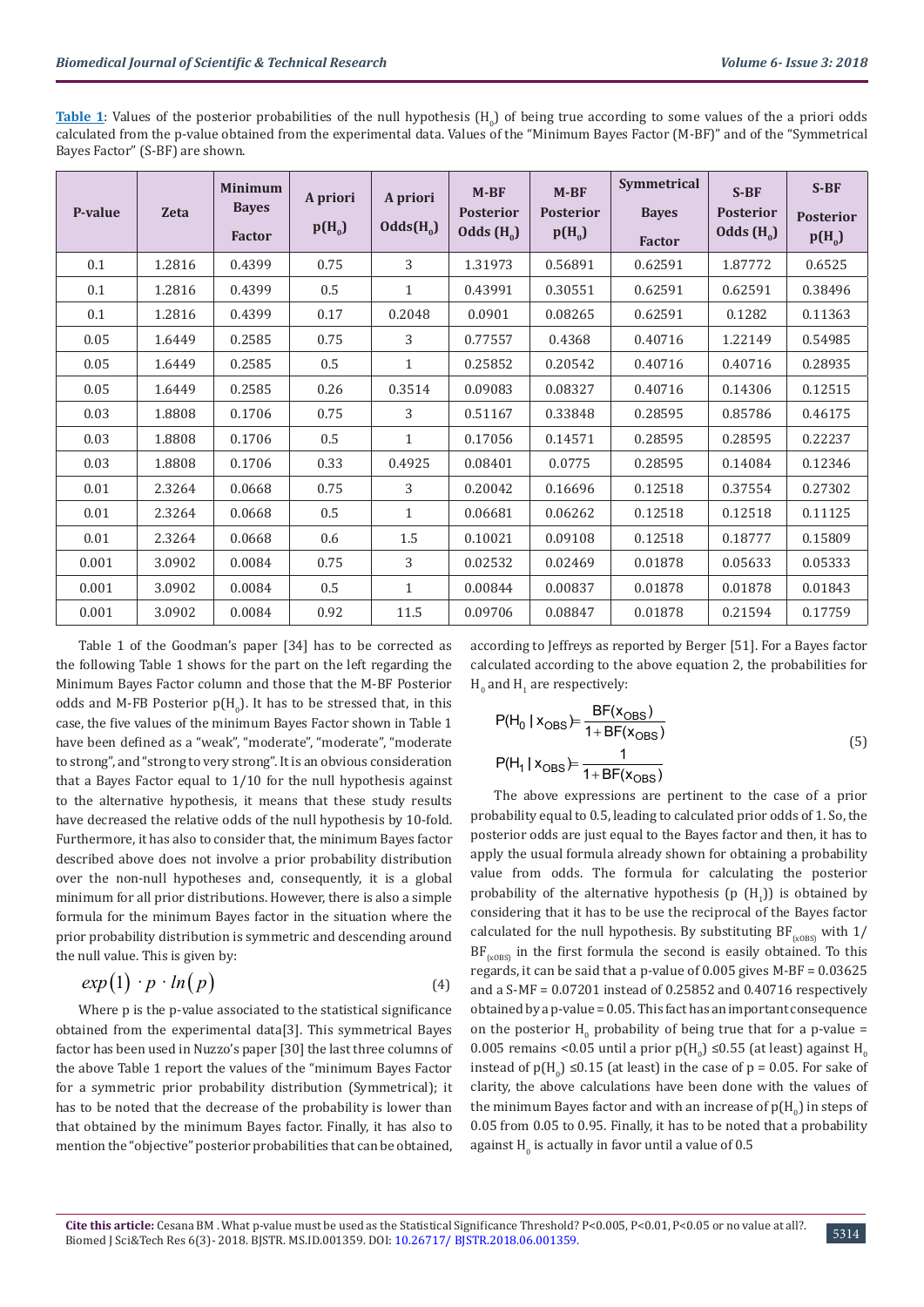#### **The case of a greater significance level**

Phase II clinical trials in Oncology tend to consider higher significance levels (ranging from 0.05 to 0.20) for reducing the number of the patients to be enrolled and, consequently for having a faster screening of the drugs potentially interesting for being tested for efficacy in a larger Phase III trial [54]. Furthermore, according to Jung [55], phase II trials in order to lower the sample size "use a surrogate outcome rather than a confirmatory endpoint and one-sided α of 0.05 to 0.20 and a power of 0.80 to 0.90, compared to two-sided α of 0.05 and a power of 0.90 or higher in phase III trials". Also the threshold for declaring a pharmacodynamics effect, as in the Phase 0 trials, is preferably put at 0.10 [56]; it has to be considered that Phase 0 trials allow to establish feasibility and to refine the trial methodology for anticancer drugs in a limited number of patients before a large number of patients are exposed to toxic doses of the study agent.

The importance of reducing the number of the patients to be enrolled in Phase II trials is well documented also by the proposal of Khan, Sarker and Hackshaw [57] consisting in accepting an "α level that is 'around' 10% and a power 'around' 80%", by exploiting the sawtooth behavior of the  $\alpha$  and power function of the exact binomial statistical test [58]. For example, for demonstrating a difference from 0.10 to 0.20 with significance level ( $\alpha$ ) of 0.05 and power (1-β) of 0.80, the calculated sample size is of 78 subjects with  $13$  successes as the critical number for not accepting  $H_0$ . However, owing to the above mentioned sawtooth behavior, the actual values of α and 1-β are 0.0453 and 0.8081, respectively. Moreover, by accepting  $\alpha$  = 5.67% and power = 77.7%, both close to the required levels of 0.05 and 0.80, the sample size is of 65 with a relevant saving of 13 subjects (16.7%).

A useful and exhaustive review on Phase II designs is from Mariani & Marubini [59]; this review is relevant also from the historical point of view since it summarizes all the main statistical methodology until the year of its publication. Finally, it has to be remembered, almost like a curiosity, that the FDA guidance [60] reports that the Center for Veterinary Medicine "generally considers a significance level of  $\alpha = 0.10$  useful as a conservative screen for identifying potential treatment-related safety concerns among endpoints in Target Animal Safety studies". In addition, also "Pairwise mean comparisons between each treatment against the control group are also performed using an unadjusted  $\alpha = 0.10$ ." So, as a conclusion, in preliminary trials of anticancer drugs the proposal of lowering the significance threshold seems rather questionable and problematic.

#### **The sample sizes aspect**

It is obvious that moving the significance threshold from 0.05 to 0.005 there is an important increase in the sample sizes necessary to be enrolled in a trial, keeping fixed the other ingredients of the sample size calculation that are the effect size or difference and variability for continuous variables, the difference and the baseline proportion for qualitative variables, the power and the statistical significance test. The paper from Benjamin et al. [1] reports that "for a wide range of common statistical tests, transitioning from a

P-value threshold of  $\alpha$  = 0.05 to  $\alpha$  = 0.005 while maintaining 80% power would require an increase in sample sizes of about 70%".

It is worthwhile to underline that it could be argued that the switching from 0.05 to 0.005 actually refer to a switch from 0.025 to 0.0025 since the ICH E guideline [61] refers to a two-sided statistical test. It had to be noted that in the case of a sample size calculation for an unpaired Student's t test, power of 0.80 and effect size values ranging from 0.25 to 2.5 by step of 0.01, the increase of the sample size is globally of about the 65.97% for a power of 0.80. Then there is a decrease for increasing values of the power; for instance, it is of 63.62% for a power of 0.85 and becomes of 59.60% for a power of 0.90, as a further demonstration of the non-linearity relationships between the two functions of the statistical significance  $(\alpha)$  and of the power (1-β). In any case the sample size increase has to be judged as relevant and, maybe, not ethically acceptable given the current limitations of the number of patients who can be actually enrolled in clinical trials and of the economic resources available.

Benjamin et al. [1] recognized that only fewer studies could be effectively conducted using current experimental designs and budgets. Furthermore in Figure 2, they showed the benefit of this p-values switching and its consequences; particularly, they stated without any further explanation that the "false positive rates would typically fall by factors greater than two". Then, Benjamin et al. [1] concluded with a series of documented claims such as "Increasing sample sizes is also desirable because studies with small sample sizes tend to yield inflated effect size estimates [62], and publication and other biases may be more likely in an environment of small studies [63]" and self-citations such as "considerable resources would be saved by not performing future studies based on false premises" and "We believe that efficiency gains would far outweigh losses" that, of course, have to be demonstrated. In any case, the huge increase in sample size calculation has a dramatically economic impact, and, above all, a series of ethical consequences that have to be appropriately considered and resolved.

#### **An intriguing case**

Recently Combes et al. [64,65] published on a top medical journal an international controlled trial comparing venovenous extracorporeal membrane oxygenation (ECMO) with the usual standard of care, but allowing for the patients in the control group the crossover to ECMO if they had refractory hypoxemia. The primary end point was mortality at 60 days. The key secondary end point was treatment failure, which was defined as crossover to ECMO or death in patients in the control group and as death in patients in the ECMO group. It is very well known that the acute respiratory distress syndrome (ARDS) is a very severe disease associated with a high mortality exceeding 60%. Then it is very understandable the expectation that this trial had aroused in the medical world, particularly in physicians working in the Intensive Care Unit.

The sample size calculation was based on a very sophisticated statistical methodology such as group sequential analysis, triangular test, etc. that it is not possible to comment in depth here. However it has to be said that the trial had the ambitious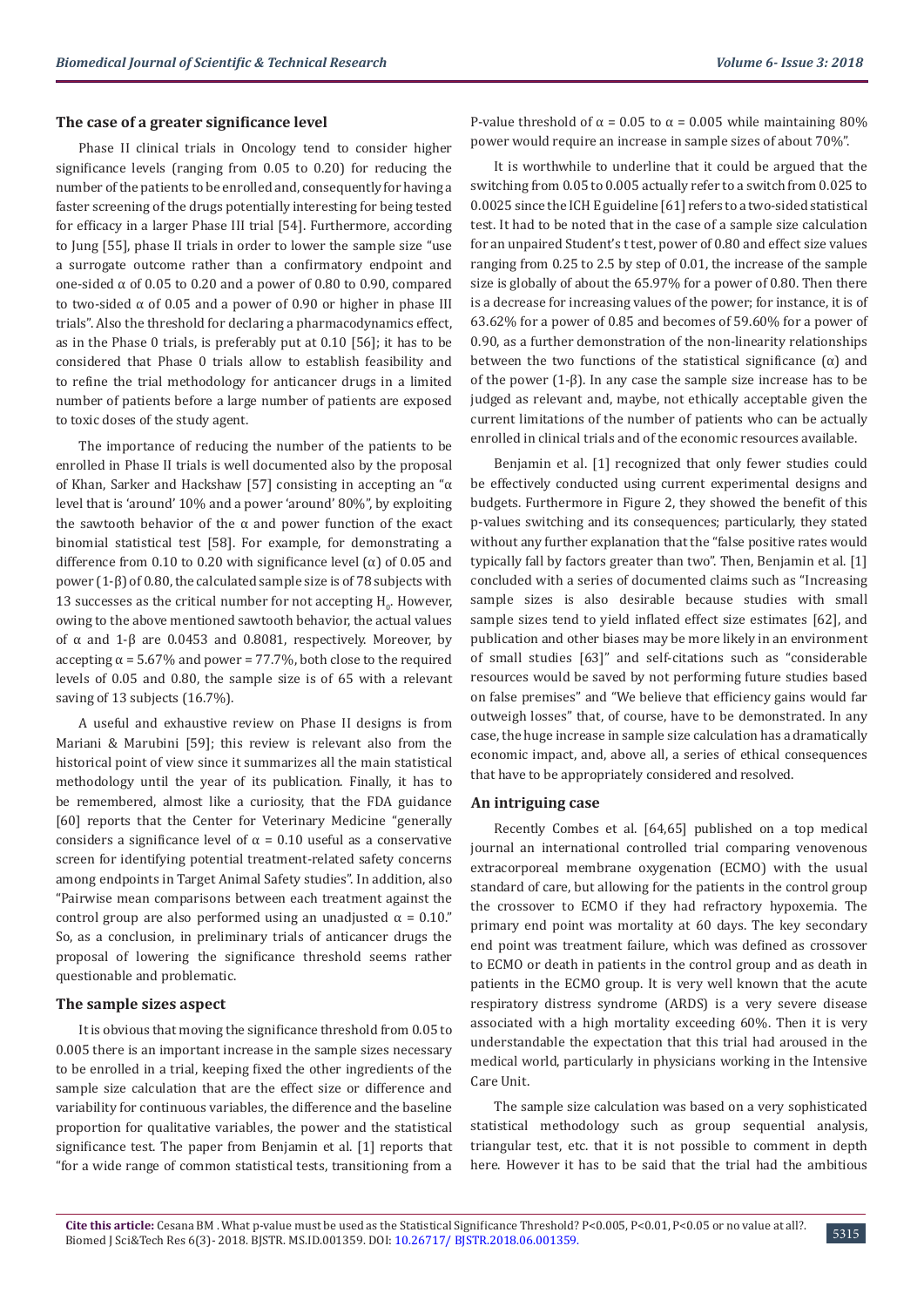aim of demonstrating a 20% reduction in the expected mortality at 60 days (60% in the group receiving conventional ventilation vs. 40% among those receiving early ECMO support). Accordingly, it has be stated: "for a 80% power, at an alpha level of 5% and with a group sequential analysis occurring after the randomization of every 60 participants, the maximum sample would need to be 331 participants." Furthermore the statistical analysis was very complicated by the fact that 28% of the patients in the control group crossed over to ECMO for refractory hypoxemia. About this it has to report what the authors very correctly wrote "We were aware of this potential problem when we started the trial, but many investigators felt that it would have been unethical to prohibit crossover to ECMO in patients with very severe hypoxemia".

Unlikely, the statistical analysis on the primary end point at 60 days showed a relative risk of 0.76; 95% confidence interval [CI],  $0.55$  to 1.04; P = 0.09. Also an additional statistical analysis (log-rank test), actually carried out according to a not justifiable criterion in my opinion, showed a result not statistically significant: "the hazard ratio for death within 60 days after randomization in the ECMO group, as compared with the control group, was 0.70 (95% CI, 0.47 to 1.04; P = 0.07)" Finally, also a multivariable analysis gave not statistically significant results, as the authors wrote: "Adjustment for important prognostic factors did not change the results." However, the fact that it is has not clearly stated how these results have been obtained and, consequently, that they cannot be reproduced is, in my opinion, particularly disturbing. For example if we carry out a simple  $x^2$  analysis of the 44/124 vs. 57/125 proportions of events in the ECMO and control group, respectively as the Table 1 of Combes et al. [64] shows, we obtain: Chi-Square =  $2.6423$  with  $p = 0.1041$  and a Continuity Adjusted Chi-Square = 2.2393 with  $p = 0.1345$ , very different from the  $p =$ 0.09 reported. Finally, at the Fisher's exact test the two-tailed p is 0.1217. Of course, also the relative risk is different: 0.7782 95%CI: 0.5736 - 1.0556 instead of: 0.76 (0.55 to 1.04) shown in Table 1.

Furthermore, even if the secondary end points turned out to be statistically significant in favour of the ECMO treatment ("the relative risk of treatment failure, defined as death by day 60 in patients in the ECMO group and as crossover to ECMO or death in patients in the control group, was 0.62 with 95% Confidence Interval of: 0.47 to 0.82; P<0.001, for example), the authors had to sadly and sharply write that: "In conclusion, the analysis of the primary end point … showed no significant benefit of early ECMO, as compared with a strategy of conventional mechanical ventilation, which included crossover to ECMO (used by 28% of the patients in the control group)." The impact of this result that, according to the Evidence Based Medicine (EBM), does not allow to recommend the ECMO treatment in these very severely ill patients is, of course, very frustrating for the physicians working in the Intensive Care Units. So, the question that arises almost spontaneously is whether a difference of a few cents (4 or 2, depending on the statistical test carried out and on the exact at the fourth decimal figure p-values obtained) should be considered so relevant as to make inconclusive such a clinically important result.

To this regards, it has to do some clarifications. Firstly, it is often misunderstood that the statistical significance threshold of 0.05 has to be always considered, in the clinical trials settings as two-tailed, and, consequently the significance threshold is of 0.025; so the difference is of 65 or 45 thousandths since the statistical significance in the paper [64] has been reported only at the second decimal figure. In any case, if the statistical significance threshold had been settled at 0.10 during the planning of the study, would not have had the current problems in the interpretation of its results and in accepting an innovative strategy of treatment. Secondly, it has to critically reconsider the rigid position of the regulatory authorities to judge a controlled clinical trial as inconclusive if the primary outcome has not been demonstrated by means of a statistically significant result. Even if this position can be considered as justifiable for trials aimed to a drug registration for its commercialization, I think that it has to be assumed a more flexible attitude in the case of a treatment such as the ECMO in the Intensive Care settings. Indeed, it has also to consider:

**a)** The clinical context in which the trial has been carried out;

**b)** The potential for care of the current treatment;

**c)** The methodological statistical aspects such as the real difficulties in doing a direct and easy comparison owing to the crossover from the control to the experimental group (or, generally, a crossover even for both the treatment groups);

**d)** The limitations of the trial that have been clearly and exhaustively reported by Combes et al. [64] at the end of the paper; and, lastly,

**e)** Some pitfalls in the planning of the controlled clinical trials those subsequent amendments (this trial had as many as ten amendments) try to fix more or less successfully and the remarkable duration of the trial that was approved in 2010 and published 8 years after. So, I think that it is possible to consider the trial as adequately supportive of the ECMO treatment [65].

#### **Conclusion**

The recent proposal of moving down to 0.005 the statistical significance threshold is, of course, well-motivated in the Benjamin et al. [1] and also in the previous paper from Johnson [13]. However, it has to say that accepting such a proposal is involves such a change in the scientific world, in the mentality of researchers, in drug development by the pharmaceutical companies that could have negative consequences at least in the first years following. I think that it is mandatory that researchers have an adequate knowledge of the statistical method and also of the meaning of the p-values in order to appropriately consider the results of the research and to be absolutely aware of their use. One could begin to request that p-values be accompanied by considerations about the probability that the null hypothesis (and / or the alternative) is true. These considerations should have an appropriate prominence perhaps even in the context of the conclusions of the abstract of the published papers.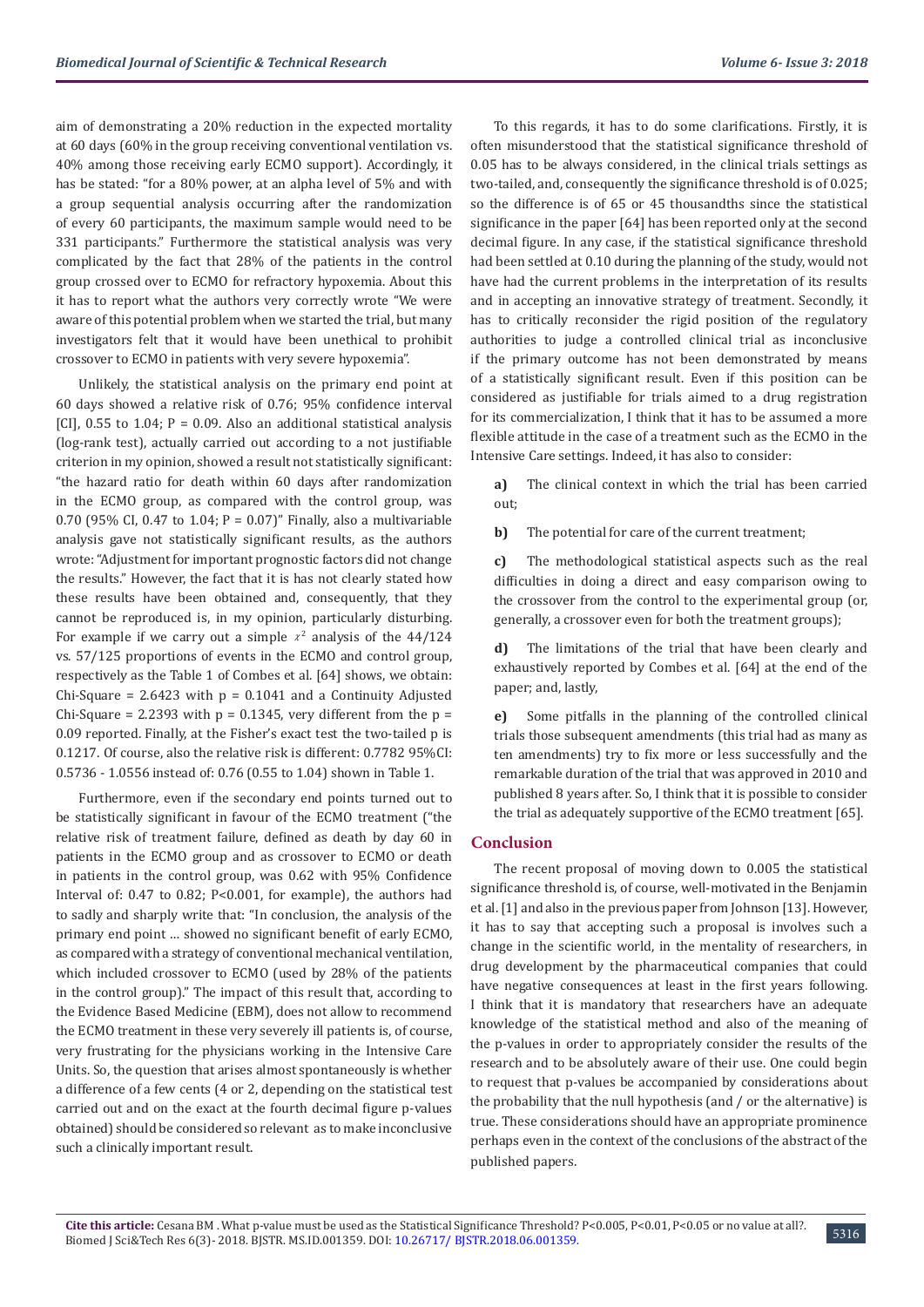#### **References**

- 1. [Benjamin DJ, Berger JO, Johnson VE \(2018\) Redefine statistical](https://www.nature.com/articles/s41562-017-0189-z)  [significance. Nature Human Behaviour 2: 6-10.](https://www.nature.com/articles/s41562-017-0189-z)
- 2. Everitt BS, Skrondal A (2010) The Cambridge Dictionary of Statistics.  $4<sup>th</sup>$ (Edn.) Cambridge University Press, New York, USA.
- 3. [Ioannidis JPA \(2018\) The Proposal to Lower P Value Thresholds to .005.](https://jamanetwork.com/journals/jama/article-abstract/2676503)  [JAMA 319\(14\): 1429-1430.](https://jamanetwork.com/journals/jama/article-abstract/2676503)
- 4. [Ioannidis JPA \(2005\) Why Most Published Research Findings Are False.](http://journals.plos.org/plosmedicine/article?id=10.1371/journal.pmed.0020124)  [PLoS Medicine 2\(8\): e124.](http://journals.plos.org/plosmedicine/article?id=10.1371/journal.pmed.0020124)
- 5. [Goodman S, Greenland S \(2007\) Why most published research findings](https://www.ncbi.nlm.nih.gov/pmc/articles/PMC1855693/)  [are false: Problems in the analysis. PLoS Medicine. 4\(4\): e168.](https://www.ncbi.nlm.nih.gov/pmc/articles/PMC1855693/)
- 6. [Goodman S, Greenland S \(2018\) Assessing the unreliability of the](https://biostats.bepress.com/jhubiostat/paper135/)  [medical literature: A response to "Why most published research findings](https://biostats.bepress.com/jhubiostat/paper135/)  [are false". 2007 Johns Hopkins University, Department of Biostatistics.](https://biostats.bepress.com/jhubiostat/paper135/)
- 7. Berger JO, Sellke T (1987) Testing a Point Null Hypothesis: The Irreconcilability of P-Values and Evidence. Journal of the American Statistical Association 82: 112-122.
- 8. [Goodman SN \(1994\) Confidence limits vs. power calculations.](https://www.ncbi.nlm.nih.gov/pubmed/8173006)  [Epidemiology 5\(2\): 266-268.](https://www.ncbi.nlm.nih.gov/pubmed/8173006)
- Moran JL, Solomon PJ (2004) A farewell to P-values. Critical Care and [Resuscitation 6\(2\): 130-137.](https://www.ncbi.nlm.nih.gov/pubmed/16566700)
- 10. Gigerenzer G, Swijtink Z, Porter T, Daston L, Beatty J, et al. (1989) The Empire of Chance: How Probability Changed Science and Everyday Life. New York, USA.
- 11. Morrison DE, Henkel RE (1969) The significance test controversy-a reader. Chicago, USA.
- 12. [Harlow LL, Mulaik SA, Steiger JH \(1997\) What if there were no](http://psycnet.apa.org/record/1997-05052-000)  [significance tests. Hillsdale NJ: Lawrence Erlbaum Associates.](http://psycnet.apa.org/record/1997-05052-000)
- 13. [Johnson VE \(2013\) Revised standards for statistical evidence.](http://www.pnas.org/content/110/48/19313)  [Proceedings of the National Academy of Sciences 110\(48\): 19313-](http://www.pnas.org/content/110/48/19313) [19317.](http://www.pnas.org/content/110/48/19313)
- 14. [Gelman A, Robert CP \(2014\) Revised evidence for statistical standards.](https://www.ncbi.nlm.nih.gov/pubmed/24760821)  [Proceedings of the National Academy of Sciences 111\(19\): E1933.](https://www.ncbi.nlm.nih.gov/pubmed/24760821)
- 15. [Gaudart J, Huiart L, Milligan PJ, Thiebaut R, Giorgi R \(2014\)](http://www.pnas.org/content/111/19/E1934)  [Reproducibility issues in science, is P value really the only answer?](http://www.pnas.org/content/111/19/E1934)  [Proceedings of the National Academy of Sciences 111\(19\): E1934.](http://www.pnas.org/content/111/19/E1934)
- 16. [Johnson VE \(2014\) Reply to Gelman, Gaudart, Pericchi: More reasons](http://www.pnas.org/content/111/19/E1936)  [to revise standards for statistical evidence. Proceedings of the National](http://www.pnas.org/content/111/19/E1936)  [Academy of Sciences 111\(19\): E1936-E1937.](http://www.pnas.org/content/111/19/E1936)
- 17. [Jager LR, Leek JT \(2014\) An estimate of the science-wise false discovery](https://www.ncbi.nlm.nih.gov/pubmed/24068246)  [rate and application to the top medical literature. Biostatistics 15\(1\):](https://www.ncbi.nlm.nih.gov/pubmed/24068246)  [1-12.](https://www.ncbi.nlm.nih.gov/pubmed/24068246)
- 18. [Benjamini Y, Hechtlinger Y \(2014\) Discussion: An estimate of the science](https://academic.oup.com/biostatistics/article/15/1/13/245510)[wise false discovery rate and applications to top medical journals by](https://academic.oup.com/biostatistics/article/15/1/13/245510)  [Jager and Leek. Biostatistics 15: 13-16.](https://academic.oup.com/biostatistics/article/15/1/13/245510)
- 19. [Cox DR \(2014\) Discussion: Comment on a paper by Jager and Leek](https://academic.oup.com/biostatistics/article/15/1/16/245529)  [Biostatistics 15: 16-18.](https://academic.oup.com/biostatistics/article/15/1/16/245529)
- 20. [Gelman A, Orourke K \(2014\) Discussion: Difficulties in making](https://academic.oup.com/biostatistics/article/15/1/18/245554)  [inferences about scientific truth from distributions of published](https://academic.oup.com/biostatistics/article/15/1/18/245554)  [p-values. Biostatistics 15\(1\): 18-23.](https://academic.oup.com/biostatistics/article/15/1/18/245554)
- 21. [Goodman SV \(2014\) Discussion: An estimate of the science-wise false](https://jhu.pure.elsevier.com/en/publications/discussion-an-estimate-of-the-science-wise-false-discovery-rate-a-3)  [discovery rate and application to the top medical literature. Biostatistics](https://jhu.pure.elsevier.com/en/publications/discussion-an-estimate-of-the-science-wise-false-discovery-rate-a-3)  [15: 23-27.](https://jhu.pure.elsevier.com/en/publications/discussion-an-estimate-of-the-science-wise-false-discovery-rate-a-3) https://doi.org/10.1093/biostatistics/kxt035.
- 22. [Ioannidis JP \(2014\) Discussion: Why "An estimate of the science-wise](https://www.ncbi.nlm.nih.gov/pubmed/24068251)  [false discovery rate and application to the top medical literature" is](https://www.ncbi.nlm.nih.gov/pubmed/24068251)  [false. Biostatistics 15\(1\): 28-36.](https://www.ncbi.nlm.nih.gov/pubmed/24068251) https://doi.org/10.1093/biostatistics/ kxt036.
- 23. [Schuemie MJ, Ryan PB, Suchard MA, Shahn Z, Madigan D \(2014\)](https://www.ncbi.nlm.nih.gov/pmc/articles/PMC3862211/) [Discussion: An estimate of the science-wise false discovery rate and](https://www.ncbi.nlm.nih.gov/pmc/articles/PMC3862211/) [application to the top medical literature. Biostatistics 15\(1\): 36-39.](https://www.ncbi.nlm.nih.gov/pmc/articles/PMC3862211/)
- 24. Wasserstein RL, Lazar NA (2016) The ASA's statement on P-values: context, process, and purpose. The American Statistician 70(2): 129- 133.
- 25. [Gattinoni L, Giomarelli P \(2015\) Acquiring knowledge in intensive](https://www.ncbi.nlm.nih.gov/pubmed/26077049) [care: merits and pitfalls of randomized controlled trials. Intensive Care](https://www.ncbi.nlm.nih.gov/pubmed/26077049) [Medicine 41\(8\): 1460-1464.](https://www.ncbi.nlm.nih.gov/pubmed/26077049)
- 26. [Cesana BM \(2016\) Negative randomized clinical trials \(RCTs\): further](https://link.springer.com/article/10.1007/s00134-015-4109-2) [insight from the biostatistician's point of view. Intensive Care Medicine](https://link.springer.com/article/10.1007/s00134-015-4109-2) [42\(1\):136.](https://link.springer.com/article/10.1007/s00134-015-4109-2)
- 27. [Trafimow D \(2014\) Editorial. Basic and Applied Social Psychology](https://www.tandfonline.com/doi/full/10.1080/01973533.2015.1012991) [37\(1\):1-2.](https://www.tandfonline.com/doi/full/10.1080/01973533.2015.1012991)
- 28. [Trafimow D, Michael M \(2015\) Editorial Basic and Applied Social](https://www.tandfonline.com/doi/full/10.1080/01973533.2015.1012991) [Psychology 37\(1\):1-2.](https://www.tandfonline.com/doi/full/10.1080/01973533.2015.1012991)
- 29. Nature | Research Highlights: Social Selection. Journal bans P values. Nature 5 March 2015;519:9 doi:10.1038/519009f.
- 30. [Nuzzo R \(2014\) Statistical Errors P values, the 'gold standard' of](https://www.nature.com/news/scientific-method-statistical-errors-1.14700) [statistical validity, are not as reliable as many scientists assume. Nature](https://www.nature.com/news/scientific-method-statistical-errors-1.14700) [506\(7487\): 150-152.](https://www.nature.com/news/scientific-method-statistical-errors-1.14700)
- 31. [Editorial \(2014\) Number crunch the correct use of statistics is not just](https://www.nature.com/news/number-crunch-1.14692) [good for science - it is essential. Nature 13 February 506\(7487\): 131-](https://www.nature.com/news/number-crunch-1.14692) [132.](https://www.nature.com/news/number-crunch-1.14692)
- 32. [Goodman SN \(1992\) Replication, p-values and evidence. Statistics in](https://onlinelibrary.wiley.com/doi/pdf/10.1002/sim.4780110705) [Medicine 11\(7\): 875-879](https://onlinelibrary.wiley.com/doi/pdf/10.1002/sim.4780110705)
- 33. a. [Goodman SN \(1999\) Toward evidence-based medical statistics 1: The](https://www.ncbi.nlm.nih.gov/pubmed/10383371) [P value fallacy. Annals of Internal Medicine 130\(12\): 995-1004.](https://www.ncbi.nlm.nih.gov/pubmed/10383371) 33b.
- 34. [Goodman SN \(1999\) Toward evidence-based medical statistics 2: The](https://www.ncbi.nlm.nih.gov/pubmed/10383350) [Bayes Factor. Annals of Internal Medicine 130\(12\): 1005-1013.](https://www.ncbi.nlm.nih.gov/pubmed/10383350)
- 35. [Goodman SN \(2001\) Of P-Values and Bayes: A Modest Proposal.](https://journals.lww.com/epidem/fulltext/2001/05000/of_p_values_and_bayes__a_modest_proposal.6.aspx) [Epidemiology 12\(3\): 295-297.](https://journals.lww.com/epidem/fulltext/2001/05000/of_p_values_and_bayes__a_modest_proposal.6.aspx)
- 36. [Yaddanapudi LN \(2016\) The American Statistical Association statement](https://www.ncbi.nlm.nih.gov/pmc/articles/PMC5187603/) [on P-values explained. Journal of Anaesthesiology Clinical Pharmacology](https://www.ncbi.nlm.nih.gov/pmc/articles/PMC5187603/) [32\(4\): 421-423.](https://www.ncbi.nlm.nih.gov/pmc/articles/PMC5187603/)
- 37. Nuzzo R, Johnson V, Senn S (2018) ASA statement on P-values and statistical significance: Development and impact.
- 38. [Mark DB, Lee KL, Harrell FR \(2016\) Understanding the Role of P Values](https://www.ncbi.nlm.nih.gov/pubmed/27732700) [and Hypothesis Tests in Clinical Research. Special Communication JAMA](https://www.ncbi.nlm.nih.gov/pubmed/27732700) [Cardiology 1\(9\): 1048-1054.](https://www.ncbi.nlm.nih.gov/pubmed/27732700)
- 39. [Figueiredo Filho DB, Paranhos R, da Rocha EC, Batista M, da Silva JA,](http://www.scielo.br/scielo.php?pid=S1981-38212013000100002&script=sci_abstract) [et al. \(2013\) When is statistical significance not significant?. Brazilian](http://www.scielo.br/scielo.php?pid=S1981-38212013000100002&script=sci_abstract) [Political Science Review 7\(1\): 31-55.](http://www.scielo.br/scielo.php?pid=S1981-38212013000100002&script=sci_abstract)
- 40. <https://www.youtube.com/watch?v=eyknGvncKLw>
- 41. <https://www.youtube.com/watch?v=128yz0OCG-I>
- 42. <https://www.youtube.com/watch?v=-MKT3yLDkqk>
- 43. <http://www.youtube.com/watch?v=ax0tDcFkPic&feature=related>
- 44. Fisher RA Statistical Methods for Research Workers. 1925. Oliver & Boyd. Edinburgh: ISBN 0-05-002170-2.
- 45. Fisher RA (1935) The Design of Experiments ( $9<sup>th</sup>$  Edn. 1971) ( $1<sup>st</sup>$  Edn. 1935) Macmillan. ISBN 0-02-844690-9.
- 46. Fisher RA Sir, Yates F (1938) Statistical tables for biological, agricultural and medical research. ( $6<sup>th</sup>$  Edn.). 1953 (1<sup>st</sup> Edn.). Oliver and Boyd London, UK.
- 47. [Hubbard R, Bayarri MJ \(2003\) Confusion over measures of evidence](https://www.tandfonline.com/doi/abs/10.1198/0003130031856) [\(p's\) versus errors \(a's\) in classical statistical testing. The American](https://www.tandfonline.com/doi/abs/10.1198/0003130031856) [Statistician 57\(3\): 171-182.](https://www.tandfonline.com/doi/abs/10.1198/0003130031856)